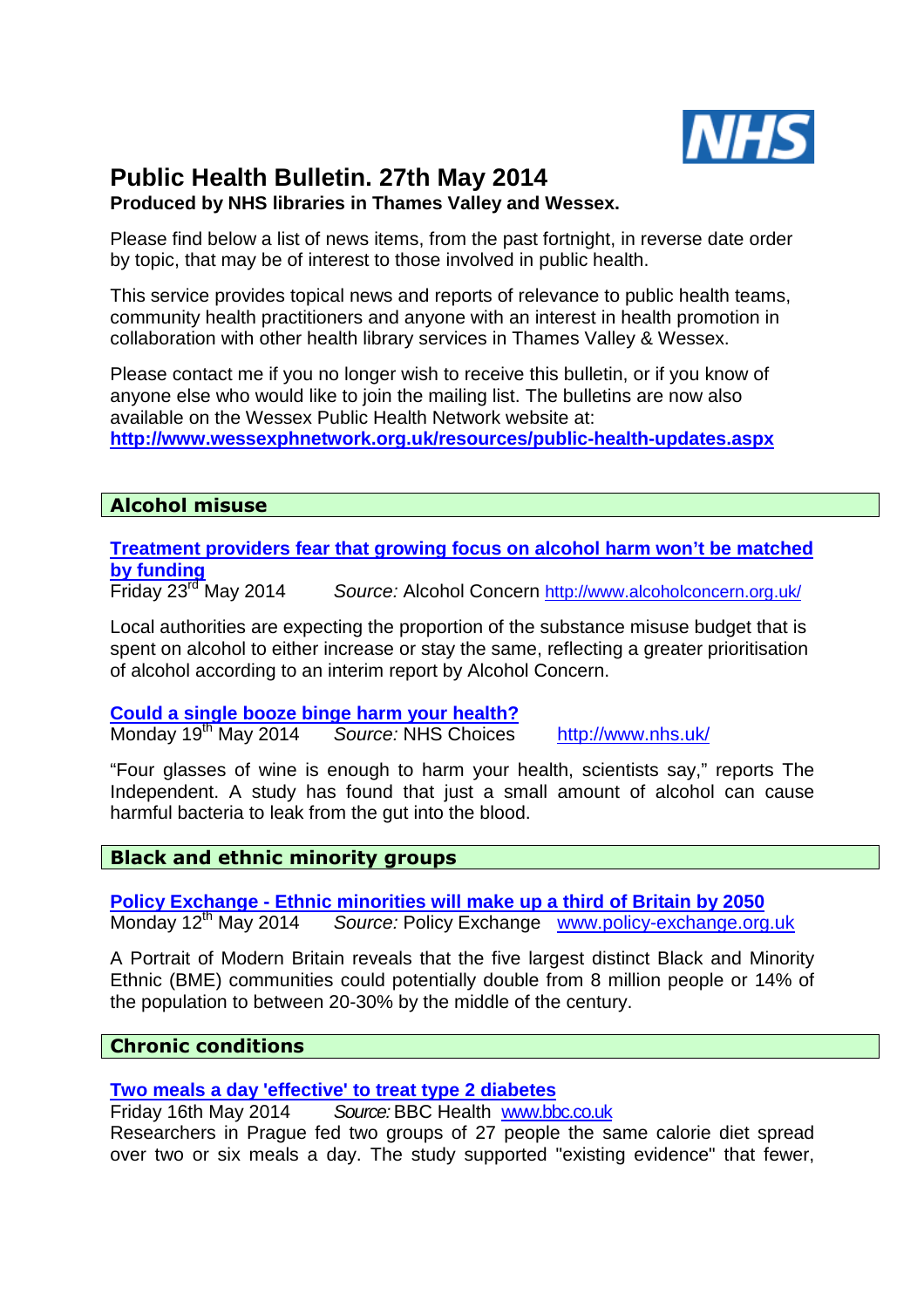larger meals were more effective at managing type 2 diabetes than eating smaller, more regular meals.

**Muscular dystrophy drug approval 'recommended' in EU**  Saturday 24th May 2014 Source: BBC Health www.bbc.co.uk

Translarna, a drug which treats a particular form of Duchenne muscular dystrophy has been given the green light by the European Medicines Agency and could be available in the UK in six months.

# **Communicable diseases**

#### **The brave new world of DIY faecal transplant**

Tuesday 27<sup>th</sup> May 2014 Source: BBC Health www.bbc.co.uk Clostridium difficile is an obnoxious microbe, usually kept in check by other bacteria in our guts. Even though antibiotics cause the disease, most patients are cured by more antibiotics but for some, the problem returns after every course of drugs. There is growing recognition that faecal transplant is the best way to treat patients like these.

#### **Brazil 2014: World Cup dengue fever risk predicted**

Saturday 17th May 2014 Source: BBC Health www.bbc.co.uk

Scientists have developed an "early warning system" to alert authorities to the risk of dengue fever outbreaks in Brazil during the World Cup. Three venues have the right conditions to harbour a large outbreak which would be capable of infecting visitors and spreading dengue back to their country of origin.

#### **MRSA: Hospital superbug 'shared with pets'**

Thursday 22nd May 2014 Source: BBC Health www.bbc.co.uk

MRSA may spread between animals at veterinary clinics in a similar way to hospital infections and can very rarely pass between pets and their owners.

#### **Experts' anger over 'invisible' rabies death toll**

Tuesday 27th May 2014 Source: BBC Health www.bbc.co.uk

A shortage of funds for vaccinating dogs is costing the lives of tens of thousands of children worldwide every year.

#### **Diet & nutrition**

# **Study discovers secret of the Mediterranean diet**

Tuesday 20th May 2014 Source: NHS Choices http://www.nhs.uk/

"The combination of olive oil and leafy salad or vegetables is what gives a Mediterranean diet its healthy edge," BBC News reports. A new study, on mice, examined nitro fatty acids which scientists believe may be created as chemicals in olive oil and fish combine with chemicals in vegetables.

**New National Diet and Nutrition Survey shows UK population is eating too much sugar, saturated fat and salt**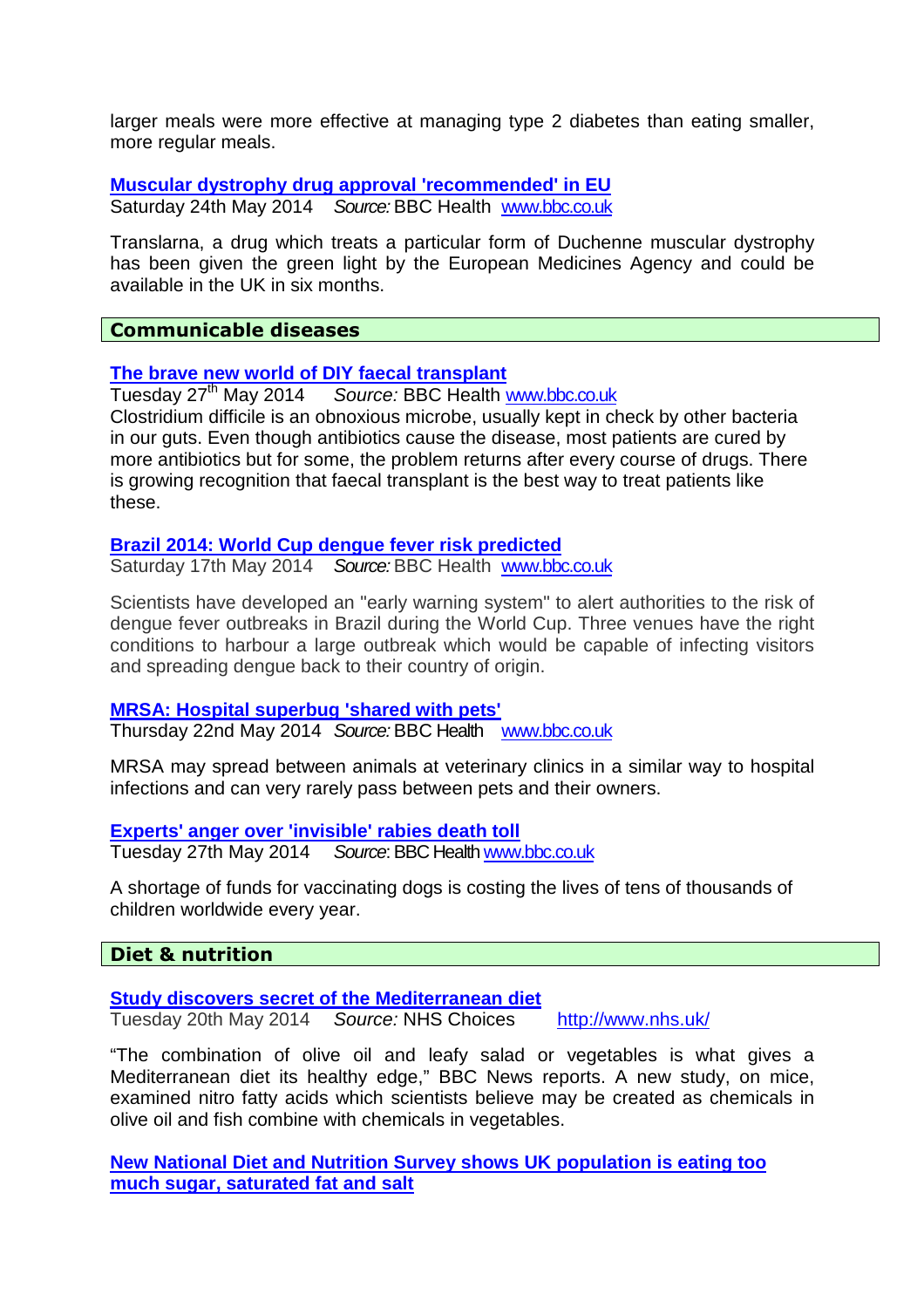Wednesday 14th May 2014 Source: Public Health England https://www.gov.uk/government/organisations/public-health-england

The latest National Diet and Nutrition Survey (NDNS) data released by Public Health England (PHE) shows that overall the population is still consuming too much saturated fat, added sugars and salt and not enough fruit, vegetables, oily fish and fibre.

# **Olive oil could cut risk of heart disease**

Wednesday 14th May 2014 Source: British Heart Foundation www.bhf.org.uk

A study has found increasing extra virgin olive oil consumption by 10g a day could cut the risk of cardiovascular death and heart disease by as much as 10 per cent.

# **Disability**

**Half of GP surgeries providing patients with medical evidence for ESA appeals charge a fee** 

Wednesday 14<sup>th</sup> May 2014 Source: Citizens Advice Bureau http://www.citizensadvice.org.uk/

61% of GP surgeries charge people appealing 'fit for work' decisions between £10 and £50 for medical evidence when appealing against Work Capability Assessments (WCA) decisions.

# **Learning disabilities Complain for Change campaign kicks off**

Source: Parliamentary and Health Service Ombudsman http://www.ombudsman.org.uk/

The recently launched "Complain for Change" campaign aims to provide simple and accessible information for people with a learning disability in GP practices on how to make a complaint.

#### **Drug Misuse**

**Opiate and crack use continues to fall, alongside significant decrease in injecting**  Wednesday 21<sup>st</sup> May 2014 Source: Public Health England https://www.gov.uk/government/organisations/public-health-england

There has been a 10% fall in the number of opiate and crack users since 2004 and a significant fall in the number of people injecting these drugs.

**UN warns of unprecedented growth in synthetic drugs** Tuesday 20<sup>th</sup> May 2014 Source: BBC Health www.bbc.co.uk

Uncontrolled synthetic drugs such as methamphetamines and so-called "legal highs" are undergoing an "unprecedented global expansion", the UN has warned. Nearly 350 new psychoactive substances (NPS) have been identified which can often be as dangerous as more common drugs.

**Doctors 'powerless' to treat UK users of legal highs**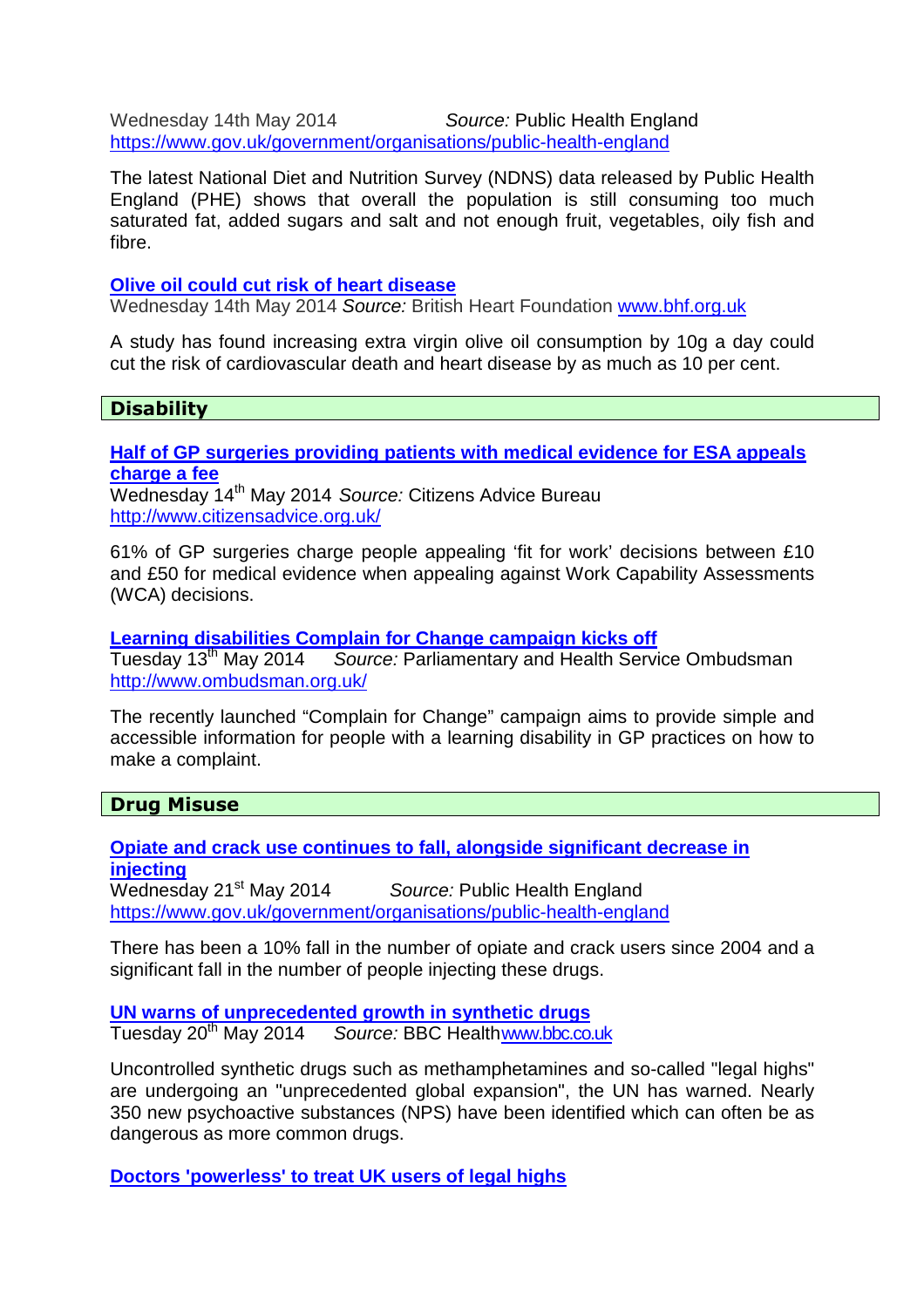# Tuesday 20th May 2014 Source: BBC Health www.bbc.co.uk

Unprecedented numbers of UK drug users are taking new and duped psychoactive substances without knowing exactly what's in them according to a United Nations report. Medical staff are "powerless" to help people when users are unable to identify what they had taken.

**ChildLine: Dealing with addiction 'has been my life'**  Friday 16<sup>th</sup> May 2014 Source: BBC Newsbeat Health http://www.bbc.co.uk/newsbeat/health

The number of children phoning Childline because they are worried about their parents' drink and drug habits has doubled.

**Environmental health** 

**Campers reminded of barbeque carbon monoxide risk**  Friday 23<sup>rd</sup> May 2014 Source: Public Health England https://www.gov.uk/government/organisations/public-health-england

With the bank holiday approaching, campers are reminded never to take barbeques inside their tents because of the risk of carbon monoxide poisoning.

#### **UK cities becoming mosquito-friendly habitats**

Wednesday 21<sup>st</sup> May 2014 Source: BBC Health www.bbc.co.uk

Warmer ambient temperatures and more water containers in gardens are providing ideal habitats for mosquitoes increasing the chances of a potential outbreak of conditions such as malaria and West Nile virus in the future.

# **Health promotion**

**Trust your doctor, not Wikipedia, say scientists** 

Tuesday 27<sup>th</sup> May 2014 Source: BBC Health www.bbc.co.uk

Wikipedia, the online encyclopaedia, contains errors in nine out of 10 of its health entries, and should be treated with caution, a study has said.

**Top end suncreams fail SPF test as cheaper lotions pass**  Friday 16<sup>th</sup> May 2014 Source: BBC Health www.bbc.co.uk

Which?, the consumer watchdog, have found three suncreams, including some of the most expensive on the market, offer lower factor protection than the SPF written on the bottle.

**HPV vaccination programme schedule changing from 3 to 2 doses**  Wednesday 14<sup>th</sup> May 2014 Source: Public Health England https://www.gov.uk/government/organisations/public-health-england

The human papillomavirus (HPV) vaccination programme is currently offered to girls aged 12 to 13 in school year 8. From September 2014, the schedule will change from 3 to 2 doses.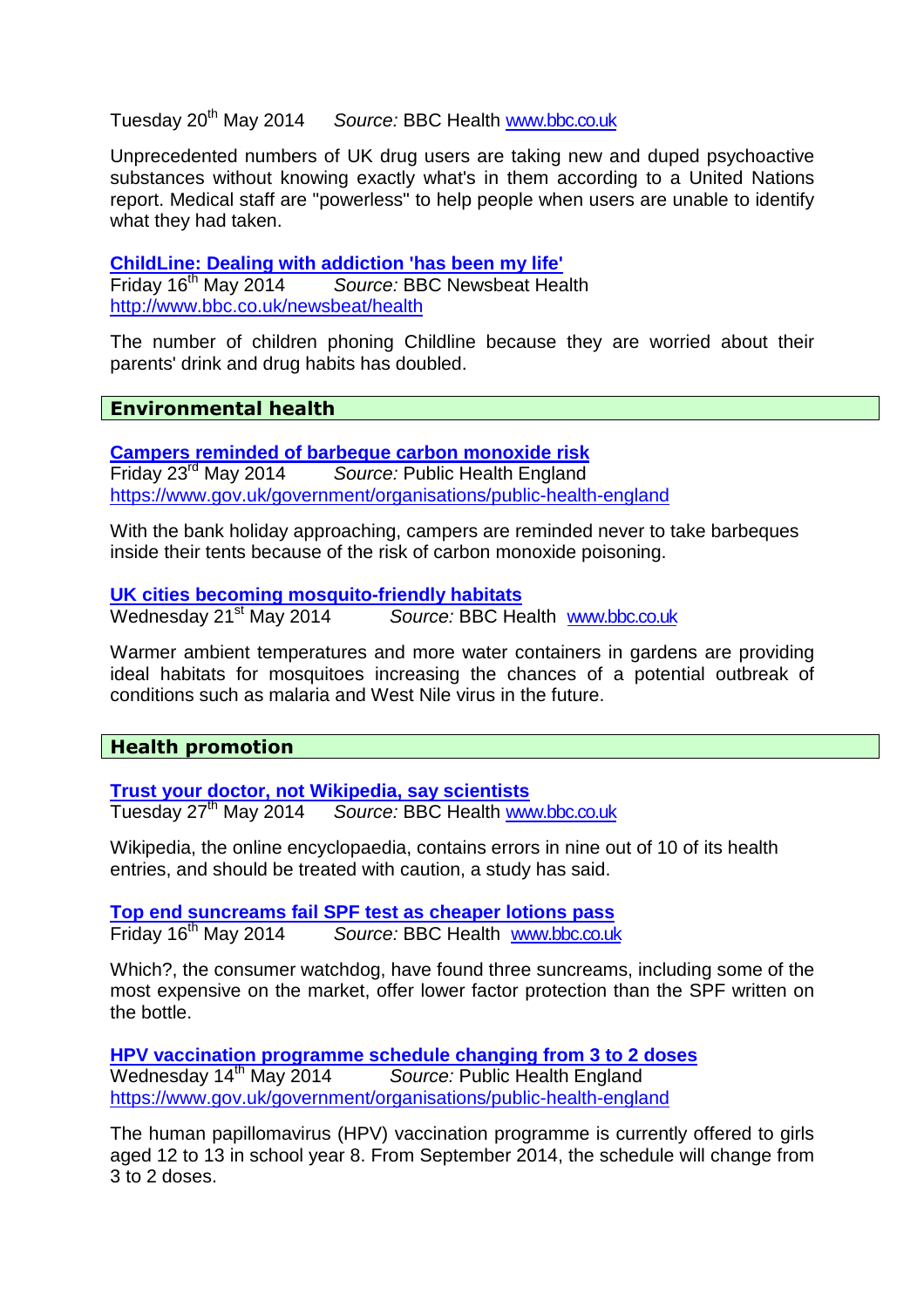# **Health services administration**

#### **Hospital admissions cut plan 'risky'**

Friday 23rd May 2014 Source: BBC Health www.bbc.co.uk

Health researchers have warned that a £3.8bn scheme to cut hospital admissions and treat more people at home is risky, "overly optimistic", and could even lead to more hospital admissions.

#### **GPs say no to charging patients**

Thursday 22<sup>nd</sup> May 2014 Source: BBC Health www.bbc.co.uk

Calls to charge patients for GP visits in the UK have been rejected by family doctors at the British Medical Association's annual GP conference in York. Delegates voted against the idea, but warned that services were being stretched so much that care was being put at risk.

#### **Most patients 'right to go to A&E'**

Thursday 22<sup>nd</sup> May 2014 Source: BBC Health www.bbc.co.uk

The College of Emergency Medicine review of more than 3,000 patients found only 15% could have been treated in the community. It said the expectation that large numbers of visits to A&E could be saved was likely to be wrong, and it was important to take other steps to relieve pressures.

#### **eHealth must foster inclusion and solidarity**

Tuesday 13<sup>th</sup> May 2014 Source: European Public Health Alliance http://www.epha.org/

Coinciding with the opening of the 2014 eHealth forum in Athens held under the Greek Presidency, EPHA highlights the necessity that eHealth solutions must meet the needs of all end users including individuals with specific health conditions and their carers, vulnerable groups, and health providers.

#### **HIV & AIDS**

**An HIV-positive teenager is campaigning online for better education about the virus in English schools** 

Source: BBC Newsbeat Health http://www.bbc.co.uk/newsbeat/health

HIV charity Terrence Higgins Trust says the topic is only raised in science lessons and many pupils miss out.

#### **Infant & child health**

**Child sight loss on increase, says Blind Children UK** 

Tuesday 27<sup>th</sup> May 2014 Source: BBC Health www.bbc.co.uk

Blind Children UK estimates the number of babies born with sight difficulties as a result of being premature has risen 22% over the past decade to more than 1,800 a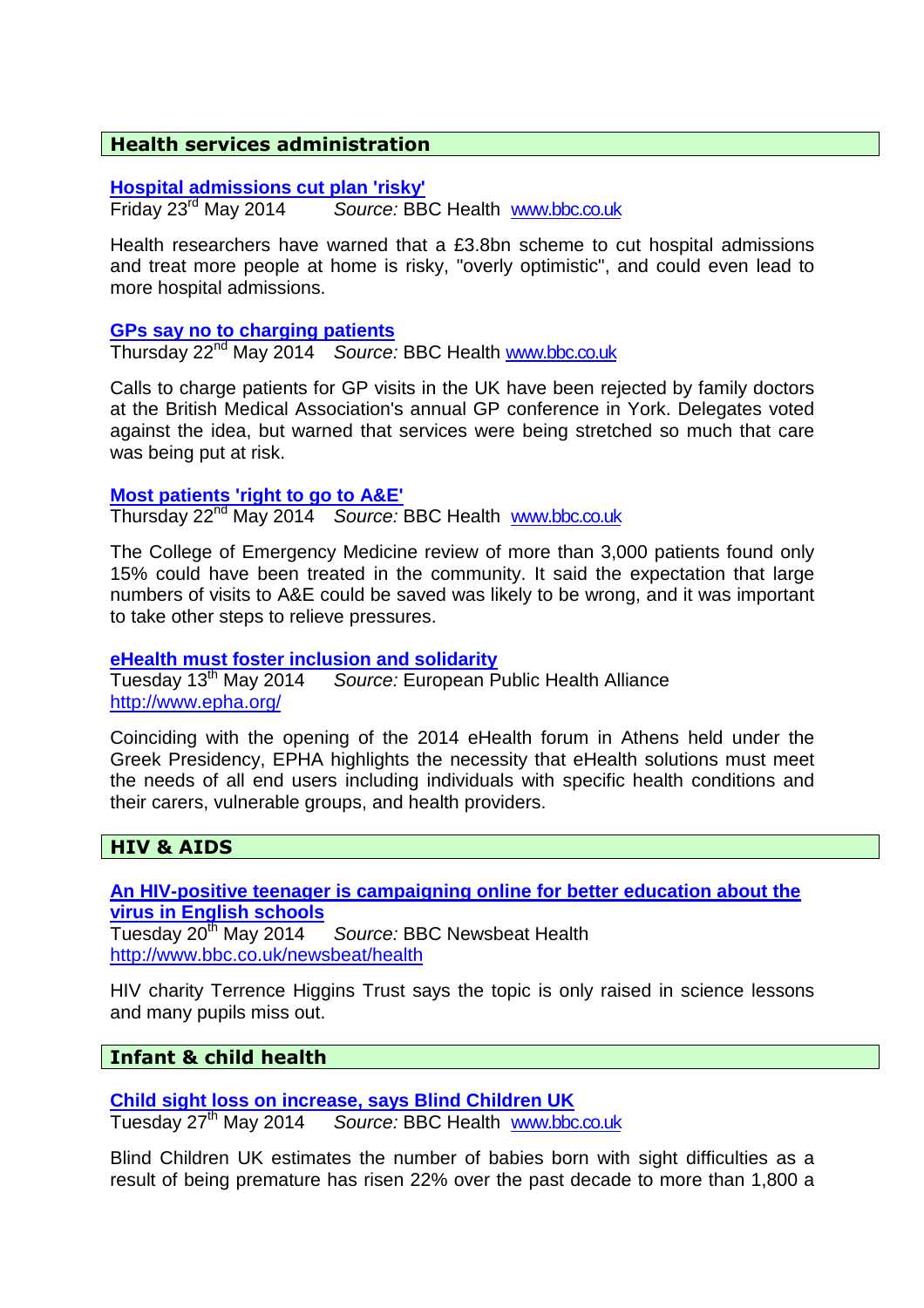year. Delays in diagnosis are leaving children unnecessarily impaired and the organization is aiming to raise awareness of the warning signs that parents should watch for.

**Kidney dialysis machine 'miniaturised' for babies**  Friday 23rd May 2014 Source: BBC Health www.bbc.co.uk

Italian scientists have designed a miniaturised dialysis machine specifically to treat babies with kidney failure, which they say could improve treatment. UK experts warn dialysis is still very challenging, even with new equipment.

**Mobile phone child health risk investigation** 

Tuesday 20<sup>th</sup> May 2014 Source: BBC Health www.bbc.co.uk

A major investigation into whether mobile phones and other wireless technologies affect children's mental development will look at 2,500 11- and 12-year-olds' thinking skills, memory and attention in September and then repeat the tests in 2017.

# **Vaccines not linked with autism, study finds**

Tuesday 20<sup>th</sup> May 2014 Source: NHS Choices http://www.nhs.uk/

A new study involving more than a million children found no evidence of a link between childhood vaccines and autism or autism spectrum disorder.

# **Mental health**

**Self-harm rate triples among teenagers in England**  Wednesday 21<sup>st</sup> May 2014 Source: BBC Newsbeat Health http://www.bbc.co.uk/newsbeat/health

The report "Health Behaviour in School-Aged Children" (HBSC), produced in conjunction with the World Health Organisation, has revealed that 20% of the 15 year-olds questioned had hurt themselves in the previous year.

**Investing in projects supporting mental health conditions** 

Thursday 16th May 2014 Source: Sport England http://www.sportengland.org/

Sport England's Our Inclusive Sport fund has invested over £170 million into sport provision for disabled people including people with mental health conditions.

**Psychiatric patients to receive physical health checks**  Thursday 15th May 2014 Source: BBC Health www.bbc.co.uk

Psychiatric patients die from physical health problems around 15 years earlier than the general population. Mental health trusts are to be paid for carrying out assessments of their physical condition and lifestyle, with the aim of cutting the number who die from heart, liver and lung disease in particular.

**A MOD partnership mental health team has been recognised for their efforts in supporting our armed forces and their families.** 

Wednesday 14<sup>th</sup> May 2014 Source: Ministry of Defence www.gov.uk/government/organisations/ministry-of-defence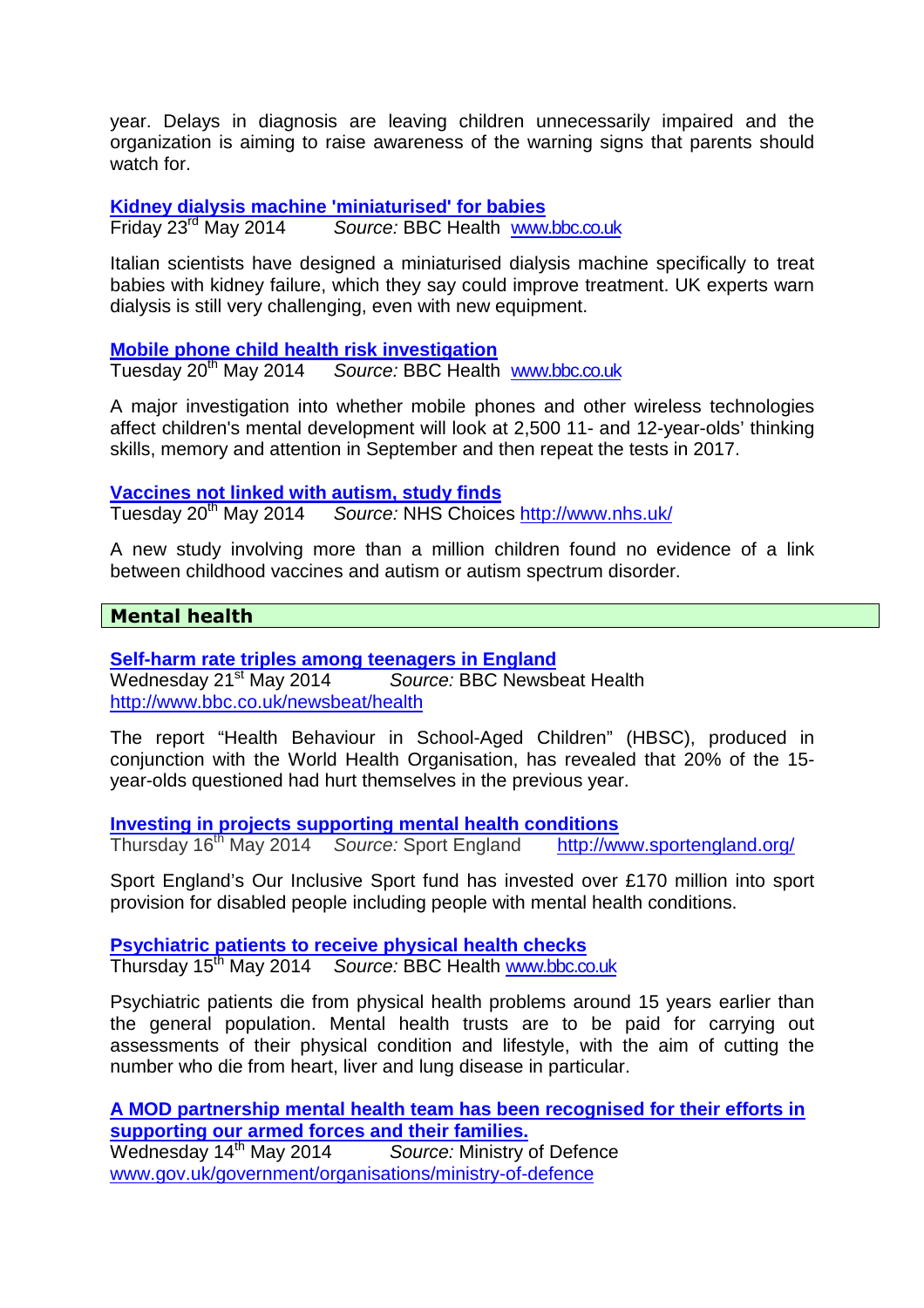Veterans First, were recently recognised for the fantastic work they do in supporting our armed forces when they were presented with the mental health award at the Nursing Standard Nurse Awards on Friday, 9 May.

**Mental health awareness app for veterans**  Monday 12<sup>th</sup> May 2014 Source: Ministry of Defence https://www.gov.uk/government/organisations/ministry-of-defence

Following the successful launch of the innovative Joining Forces mental health awareness app for serving military personnel, a similar app is now also available for veterans. Features include videos of veterans telling their own stories.

# **Obesity**

#### **Night-eating syndrome 'is real', study suggests**

Friday 23rd May 2014 Source: BBC Health www.bbc.co.uk

Night-eating syndrome, which affects 1-2% of people, has recently been classified as an eating disorder, but the cause is unknown. Signs include waking in the night and being unable to go back to sleep without eating, often unhealthy food, leading to weight gain and sometimes obesity.

#### **Health experts asked how Government can tackle obesity**

Tuesday 13<sup>th</sup> May 2014 Source: Lords Science & Technology Committee http://www.parliament.uk/business/committees/committees-a-z/lords-select/scienceand-technology-committee/

The Committee has been looking at whether or not Government interventions tackling obesity have been successful. Topics discussed include: how the balance should be struck between 'nudging' and measures such as taxation, and whether the transfer of responsibility of public health from central to local government has made any difference.

# **Older people**

**Call for new policy focus on brain health to reduce the risk of dementia**  Tuesday 20th May 2014 Source: Public Health England https://www.gov.uk/government/organisations/public-health-england

Action to tackle smoking, drinking, sedentary behaviour and poor diet could reduce the risk of dementia in later life alongside other conditions such as heart disease, stroke and many cancers, according to a consensus statement released by 59 organisations and experts from across the dementia and public health community.

# **End-of-life care 'deeply concerning'**

Thursday 15th May 2014 Source: BBC Health www.bbc.co.uk

A review of the standards of care given to people dying in hospital in England is "deeply concerning". The audit found communication was poor and only a fifth of hospitals provided specialist end-of-life care seven days a week - 10 years after this was recommended.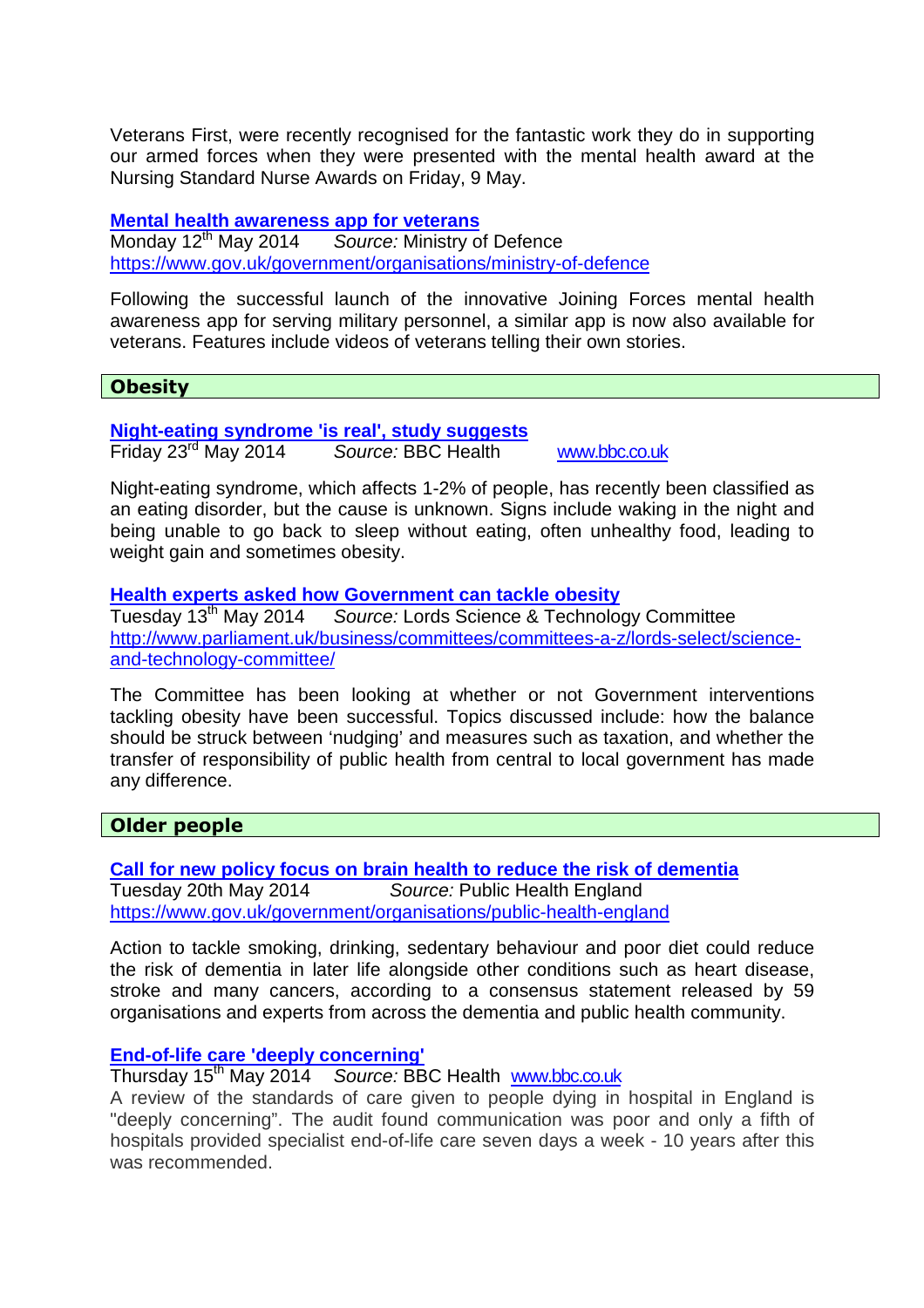# **Older people suffering in silence**<br>Tuesday 13<sup>th</sup> May 2014 Source:

Source: PHSO http://www.ombudsman.org.uk/

PHSO casework has revealed that older people are less likely to complain, even though they are some of the most frequent users of the NHS.

**RoSPA opens new skills training centre for the healthcare and manufacturing sectors** 

Thursday 15th May 2014 Source: RoSPA http://www.rospa.com/

RoSPA has opened a new practical training centre to provide hands-on learning experiences for workers in the healthcare and manufacturing sectors.

# **Screening**

**Cancer Research UK - 70 per cent take part in bowel screening but not enough do it regularly** 

Source: Cancer Research http://www.cancerresearchuk.org/

New research published in the journal "Gut" shows that only 40% of people return all three bowel screening kits, and people from more deprived backgrounds are less likely to do so than people from more affluent backgrounds.

# **Sexual health**

# **Premature ejaculation 'doesn't just upset men'**

Thursday 22<sup>nd</sup> May 2014 Source: NHS Choices http://www.nhs.uk/

A new study has assessed the psychological impact of premature ejaculation on women and found a significant relationship between the importance of ejaculatory control and the women's "distress".

#### **Prostate cancer linked to common STI**

Wednesday 21<sup>st</sup> May 2014 Source: NHS Choices http://www.nhs.uk/

Researchers have found evidence of a link between the cancer and trichomoniasis – a common parasite that is passed on during unprotected sexual contact. Further research will be required as it could be the case that trichomoniasis is just one of a series of risk factors rather than a single definitive cause.

# **Smoking**

**E-cigarettes 'help smokers to quit'** 

Tuesday 20th May 2014 Source: BBC Health www.bbc.co.uk

Smokers who use e-cigarettes to quit are more likely to succeed than those who use willpower alone or buy nicotine replacement therapies, such as patches or gum, a study suggests.

**Public Health England publishes independent evidence papers on e-cigarettes**  Thursday 15<sup>th</sup> May 2014 Source: Public Heath England https://www.gov.uk/government/organisations/public-health-england